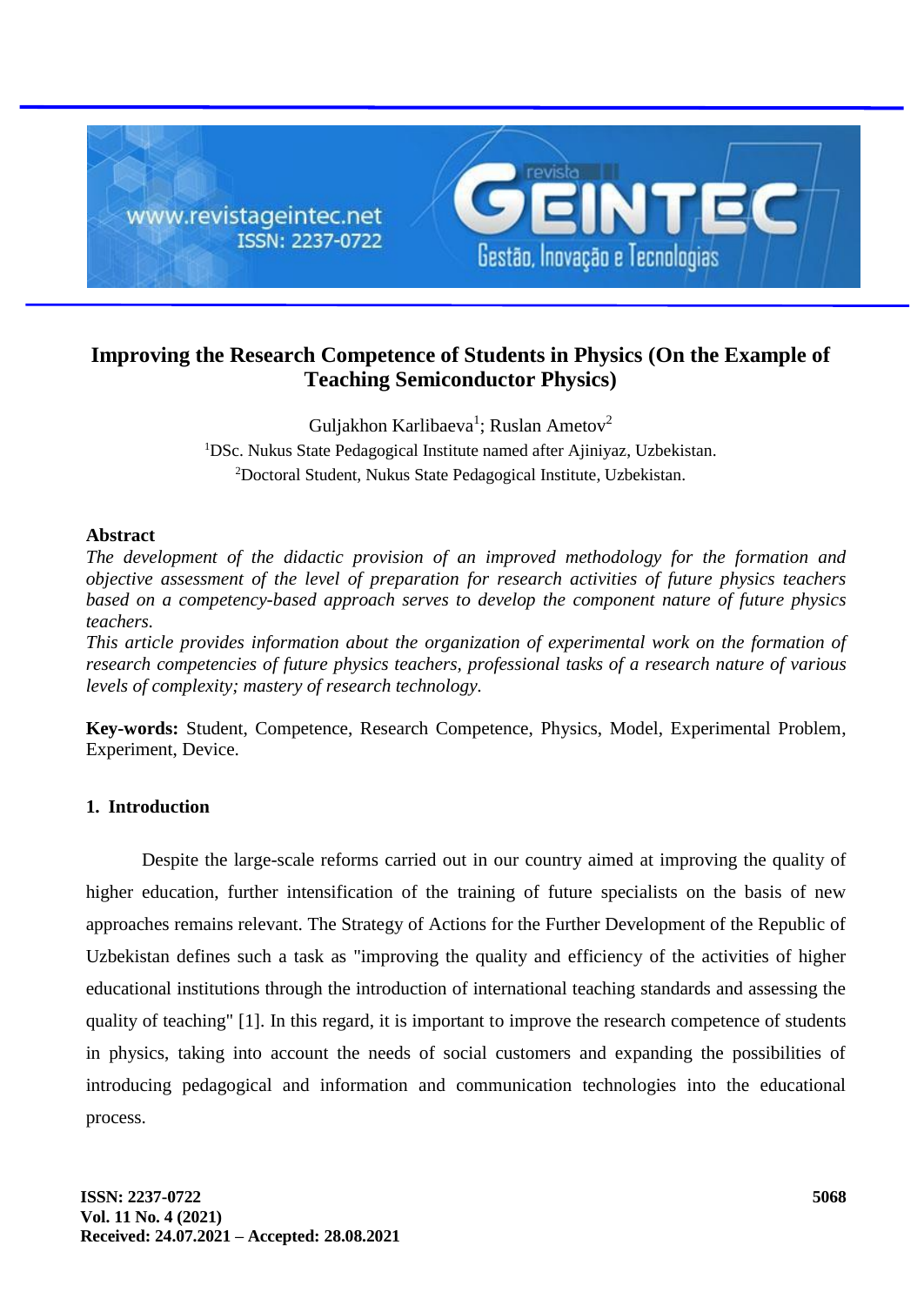The peculiarities of the development of modern society and education from the point of view of overcoming the problems of improving the quality of training, require new methods for organizing the educational process, new qualities of a graduate of higher educational institutions, who must come into the world capable of independently solving many pedagogical issues, finding optimal solutions to problem situations ... All this can be taught to the future physics teacher by research activities in teaching the section of semiconductor physics [3. p. 157].

#### **2. Analysis of Literature on the Topic**

"Competence" and "competence" are often discussed concepts in pedagogy. In the research, the following working definition is adopted, by competence it is necessary to understand a person who has greater knowledge, skills and abilities compared to other.

The concept of "competence" includes the concepts: knowledge, skills and abilities. Competences relate to human activity, competence characterizes the subject of activity. Competence and competence reflect the integrity and integral essence of the result of education at any level and in any aspect [4. P. 21].

The issues of studying and analyzing the essence and content of the concepts of "competence" and "competence", the formation of research competencies of students have been studied by such domestic scientists as G.E. Karlybaeva, O.A. Kuisinov, A.Kh. Makhmudova, N.A. Muslimov, M.B. Urazov and such scientists of the countries of the commonwealth of independent states as V. Baidenko, A. Verbitsky, E. F. Zeer, A. K. Markova, I. V. Podlasiy, A. V. Khutorsky, V. D. Shadrikov and others.

The issues of preparing students for research activities have been studied in the studies of such domestic scientists as I.B. Askarov, B.Kh. Rakhimov, Sh.S. Sharipov, as well as by such scientists of the countries of the commonwealth of independent states as I.A. Zimnyaya, I. J. Lerner and others.

The methods of organizing the research activities of students and the formation of their research competence have been studied in detail in scientific research of such scientists from foreign countries as W. Hutmacher, M. Connell, J. Hartig, E. Klieme, H.P. Kelz [9. p. 26].

#### **3. Research Methodology**

The formation of students' research competencies is one of the main directions of the development of general education at the present stage, a strategic task in the theory and practice of pedagogy.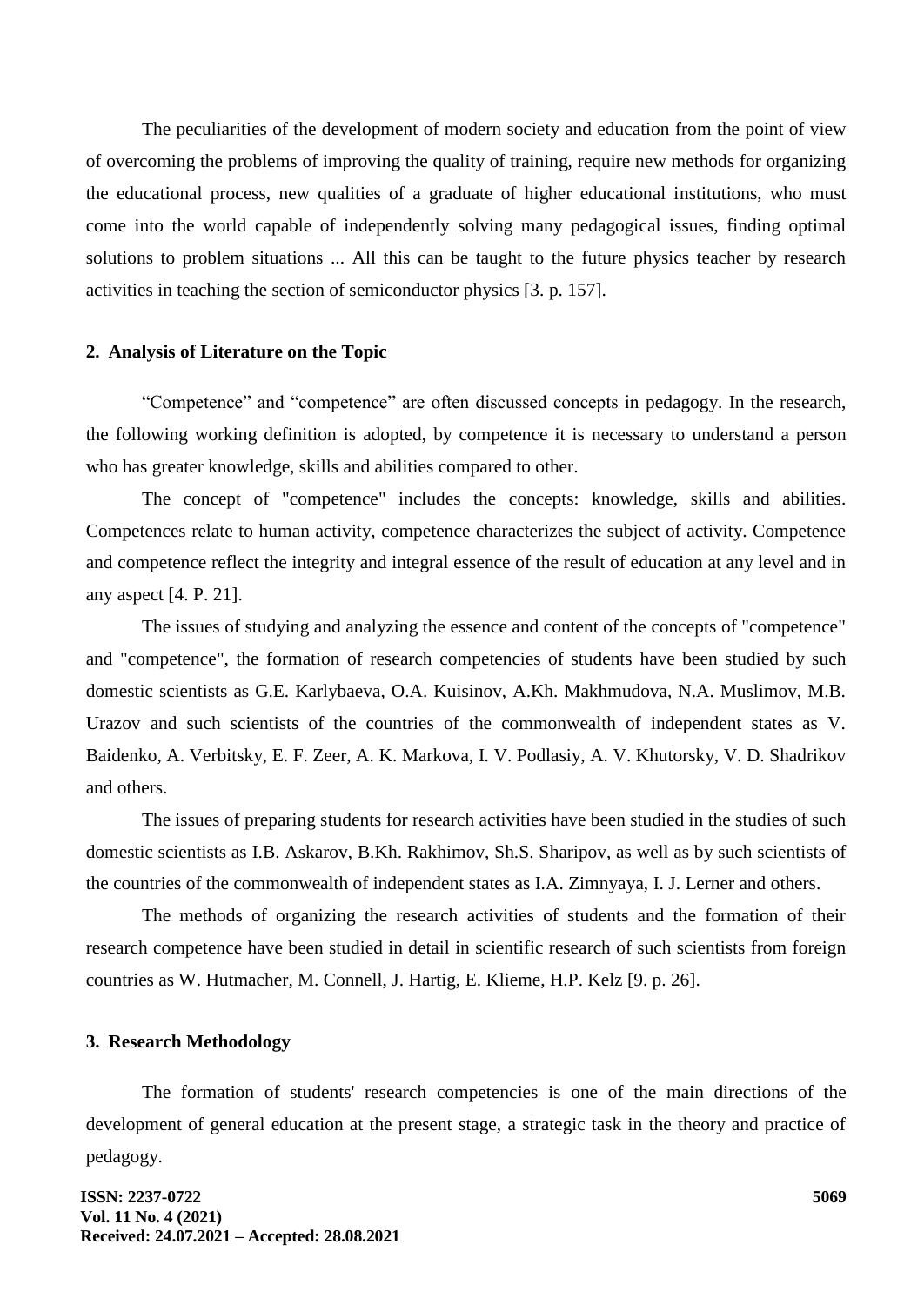Research competence is an interconnected complex of certain competencies of personal qualities combining knowledge, abilities, skills, individual abilities in the field of educational or scientific research and solving pedagogical problems. It is necessary for the future physics teacher both in the learning process and at the exit to pedagogical activity [2. P.21].

Based on the analysis of scientific and methodological literature, it was determined that the structure of students' research competence consists of the following components: motivational, cognitive, technological.

The motivational component includes a system of motivationally holistic and emotionalsensual attitudes of students to the world around them, themselves and their personal capabilities. This component of research competence makes it possible to manifest needs for cognitive activity [10. P. 27].

The cognitive component guarantees the formation of a scientific picture of the world in the student's mind. In research activities, this is reflected in the following characteristics and features: the ability to apply research technology in practice; ask questions, look for the foundations and causes of phenomena, express your point of view on the issue or express your lack of understanding of the issue; analysis of the data obtained and formulation of conclusions [8. P.58].

The technological component includes the following research skills related to research activities: be able to outline, problem formulation, goal formation, planning, search and interpretation of information in the research process.

# **4. Analysis and Results**

Let us dwell on the disclosure of research competence as an interconnected complex of research competencies in the individual models of research activity developed by us.

The content of the first model "Problem - an algorithm for solving the problem" is as follows. A problem is put forward (for example, the topic: Intrinsic conductivity of semiconductors) and further theoretical material is studied, information on this topic is analyzed. An idea is born, in accordance with which an algorithm for solving the problem is constructed.

This model improves the following research competencies:

- Identifying ways to solve the proposed problem.
- Analysis of the literature on the problem.
- Constructing a model or proposing a circuit.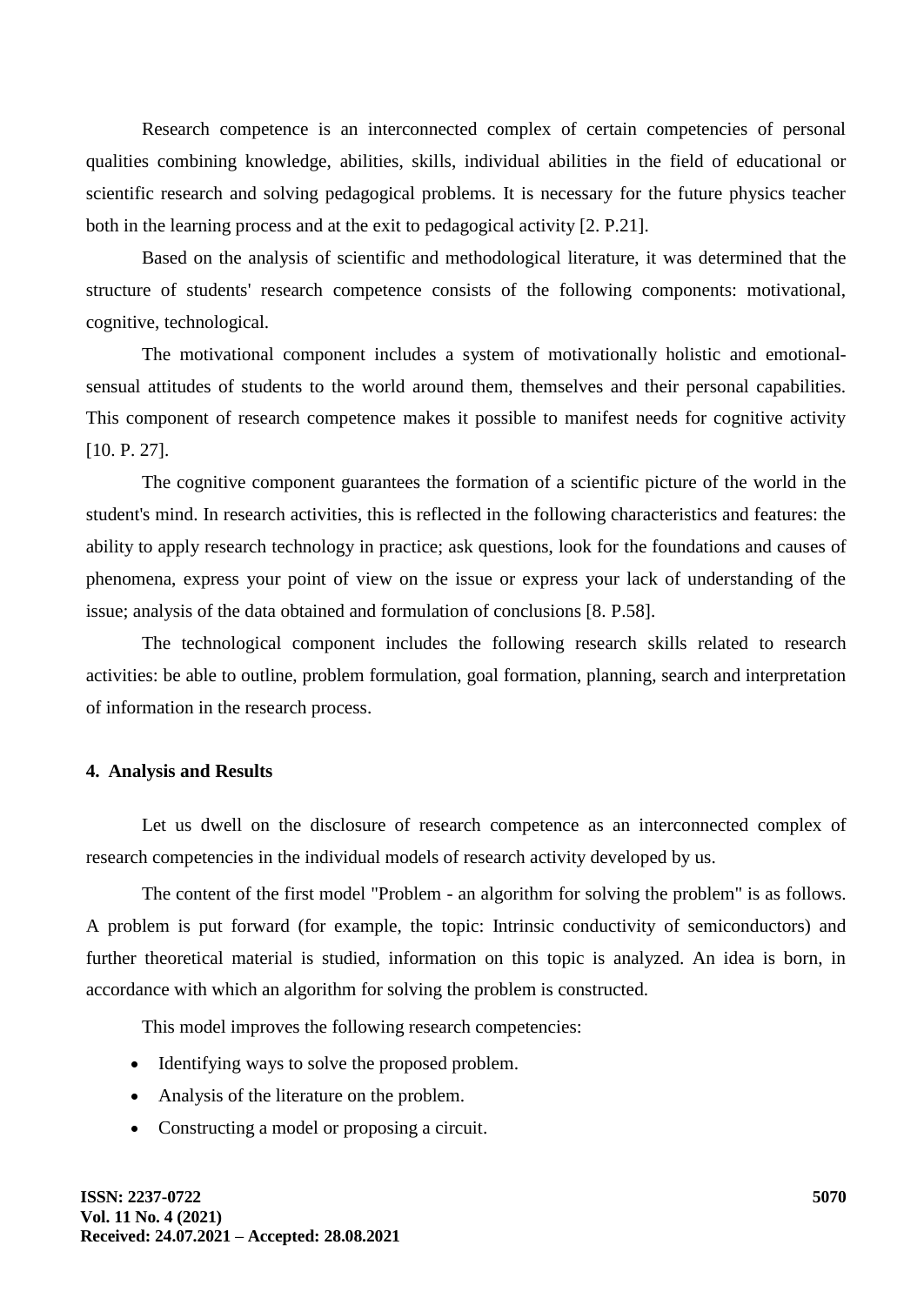- Making calculations.
- Assessing the effectiveness of the proposed model.

The essence of the second model "Physical phenomena" helps students to see the world of semiconductor physics. In this model, physical phenomena are investigated and explained from the point of view of the integration of science. According to the second model, topics such as "Physics of semiconductors and chemistry", "Physics of semiconductors and mathematics", etc., can be proposed for independent study [5. P. 114].

Research competencies in this model:

- Study of the physical essence of the selected object or phenomenon;
- Elucidation of the physical essence of an object using theoretical knowledge or by performing experiments;
- Study of the possibility of further use of semiconductor materials;
- Evaluation of the properties of semiconductors from the point of view of physics.

The study of the third model "Theory - experimental problem" is carried out according to the following scheme. The theoretical material of the selected object (for example, "Diode" or "Transistor") and literature on this object are studied (in this case, interesting facts from the history of the development of semiconductor physics may arise). After the analysis of literatures, experimental research problems concerning this object are solved.

Research competencies in this model:

- Selection of an object;
- Study of the theory of the object;
- Study of the physical properties and characteristics of the selected object;
- Solving research experimental problems;
- Conducting experiments;
- Evaluation of the spectrum of application of semiconductors in the life of people.

In the fourth model "Experimental device" we proceed from the fact that the most important is the transition from the theoretical prediction of certain regularities of semiconductors to its experimental verification (For example: diode rectifier).

Research competencies in this model:

- Finding out on the use of what physical phenomena and laws the operation of this device is based, what are its purposes, conditions of use, requirements for it, etc .;
- Identification of the most expedient (simple) constructive solution;
- Preparation of a sketch and drawing of the device;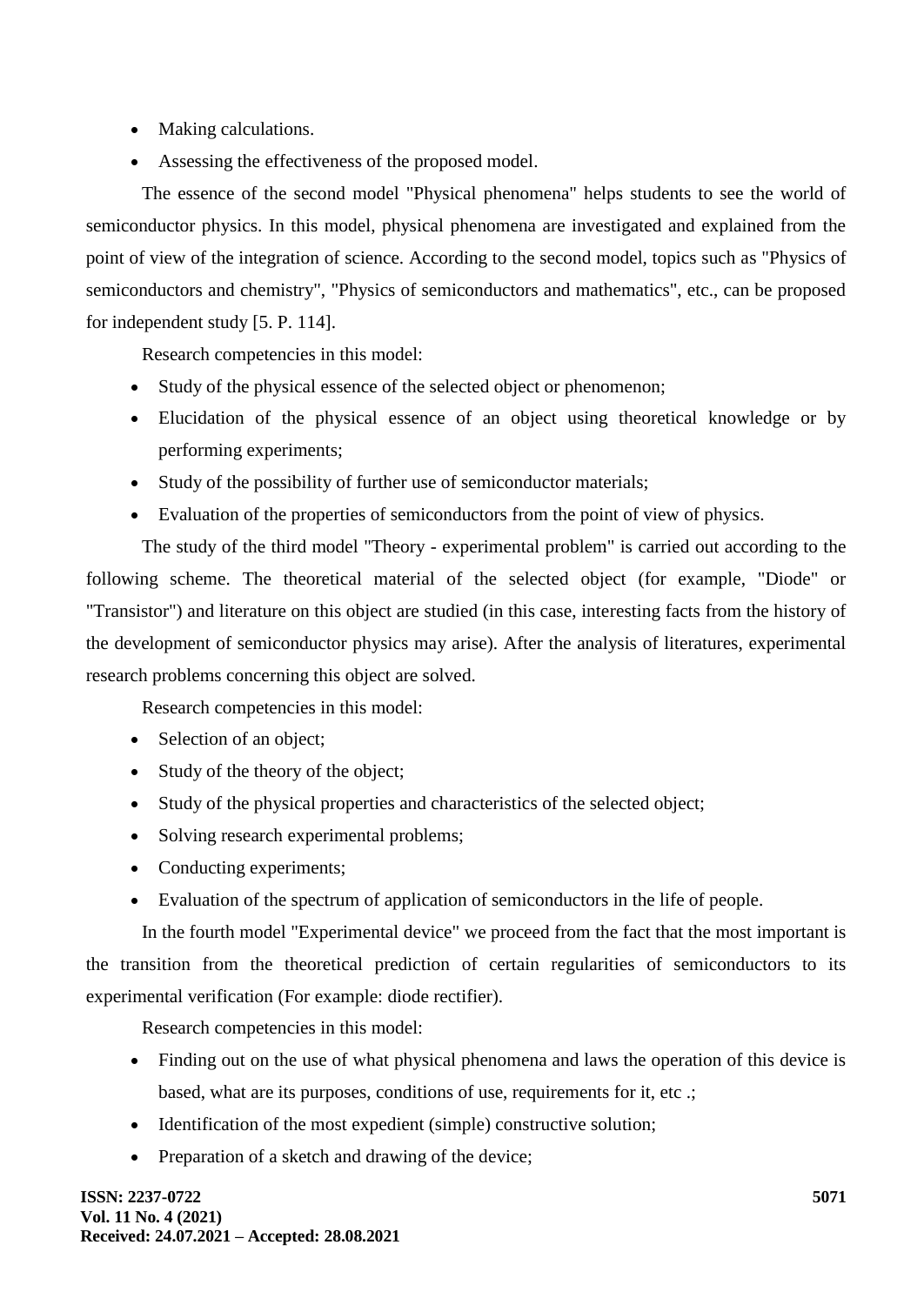- Manufacturing of the device itself;
- Study of the possibility of using the device in laboratory work in physics, in everyday life and technology;
- Assessment of the characteristics of experimental devices in the setting of physical workshops.

In the fifth model "Experimental problem - physical experiment" is as follows: an experimental problem is taken from a collection of problems in physics and its theoretical solution is verified using physical experiments.

Research competencies in this model:

- Verification of the theoretical solution of the experimental problem using a physical experiment;
- Selection of a problem or problem from a collection of problems in physics;
- Setting up an experiment to verify the situation described in the experimental problem;
- Analysis of theoretical and experimental results;
- Conducting an assessment of the correspondence of theoretical conclusions to the results of the experiment.

Observation of some of the phenomena of semiconductor materials may become impossible due to their transience. The use of information and communication technologies allows future teachers to successfully complete educational and professional tasks of a research nature and develop their research competencies related to professional activities. Creation of a computer model of the investigated phenomenon, described in the experimental problem of a physical situation, close to real phenomena is one of the main methods of teaching physics. The content of the sixth model "Computer model of semiconductor materials" is the application of this method in teaching students research activities in the physics of semiconductors. The student can create his own models of physical phenomena of semiconductors and conduct a computer experiment with automatic display of the physical processes of semiconductor materials in the form of computer animation. [6. P. 110].

Research competencies in this model:

- Simulation of physical situations described in the problem statement, or the creation of a computer model of a full-scale experiment;
- Simulation of the physical situation described in the problem statement (or recreation of a full-scale experiment using a computer model);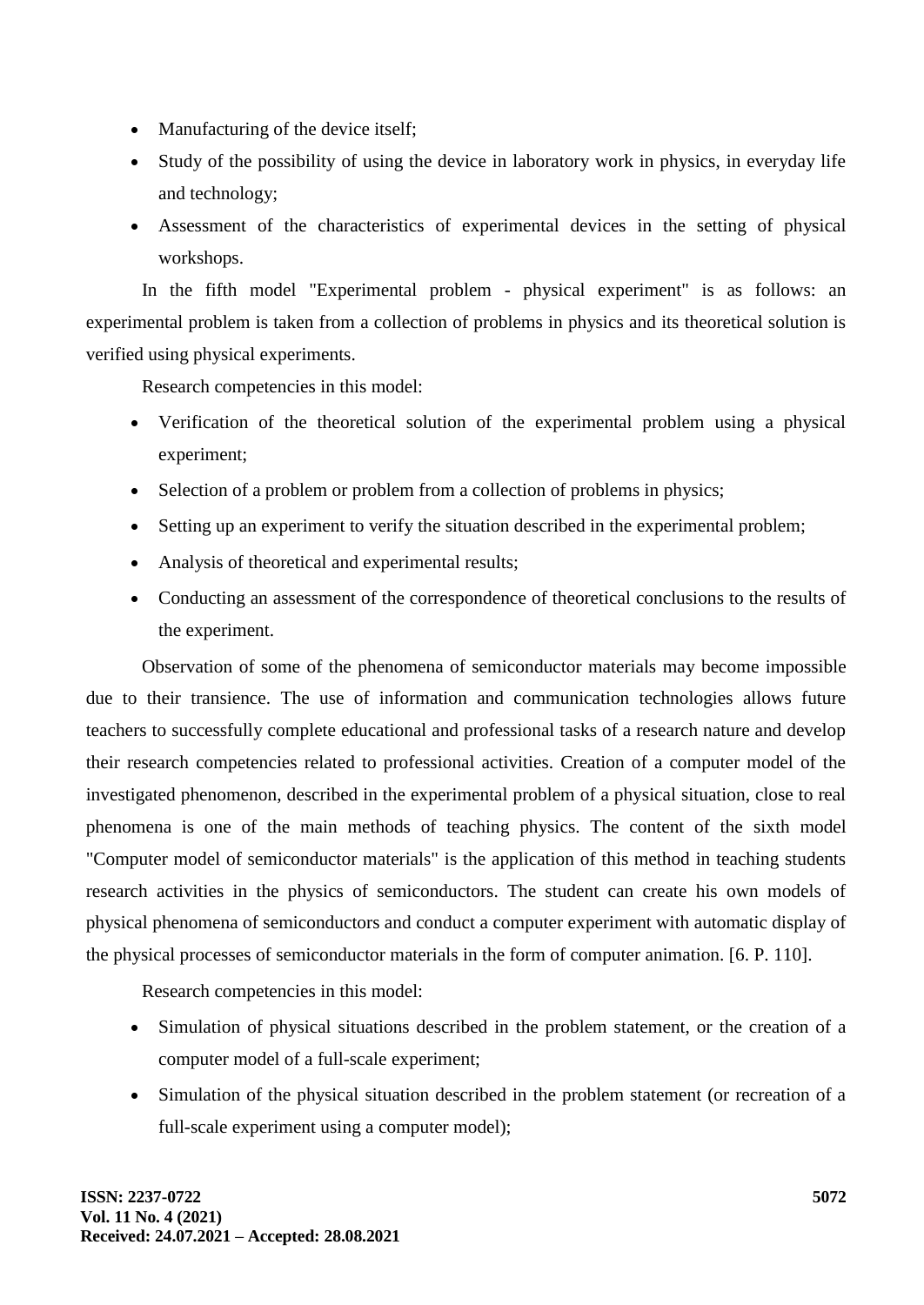- Comparison of the theoretical solution of the problem and the results of modeling on a computer (or comparison of the results of full-scale and computer experiments);
- Evaluation of the results of research activities.

The levels of improvement of research competencies are determined as a result of complex observation, the unity of theory and practice, testing, taking into account the effectiveness of students' performance at seminars; assessment of the success of students' teaching in physics at the university, which is reflected in the performance indicators [7. P. 142].

## **5. Conclusions**

Thus, in the course of the research it was determined that the main factors for the successful formation of research competencies of future physics teachers are: the existence of specific conditions for organizing the process of forming research competencies; the existence of experience in the application of research competencies to solve various experimental problems; the existence of an idea of the importance of developing research competence in future physics teachers.

#### **References**

Decree of the President of the Republic of Uzbekistan "On the strategy of actions for the further development of the Republic of Uzbekistan". Collection of legislative acts of the Republic of Uzbekistan. –T., 2017. - P. 39.

Akhmedov AA, Joraev M. Modernization of the competence of the future physics teacher. *Physics at school. –Moscow, 7,* 2015. 20-23.

Vorobyova A.V. Research competencies of a modern student. AV Vorobyova, Discussion. 3, 2013. - S. 157.

Zimnyaya I.A. Competence approach. What is its place in the system of approaches to educational problems? *Higher education today.* 2006. 8C, 20-26.

Karlybaeva G.E. Development of research skills of future physics teachers. Pedagogy. - Toshkent. - 2018. 2С, 112‒118.

Karlybaeva G.E. Formation of skills and abilities in future physics teachers. Uzbekiston Milliy University and Khabarlari. -Toshkent: -2018. -№1. -WITH. 109-111.

Karlybaeva G.E. Improving the methodological training of future physics teachers. Monografia prokonferencyjna. *International Conference "Science and practice: a new level of integration in the modern world". Conference Proceedings. London:* 27.04.2018. -R. 141-143.

Skripko Z.A., Artemova N.D. Formation of professional competence of a physics teacher in laboratory work. *Bulletin of TSPU (TSPU Bulletin). 2013*. 4(132), with. 56-59.